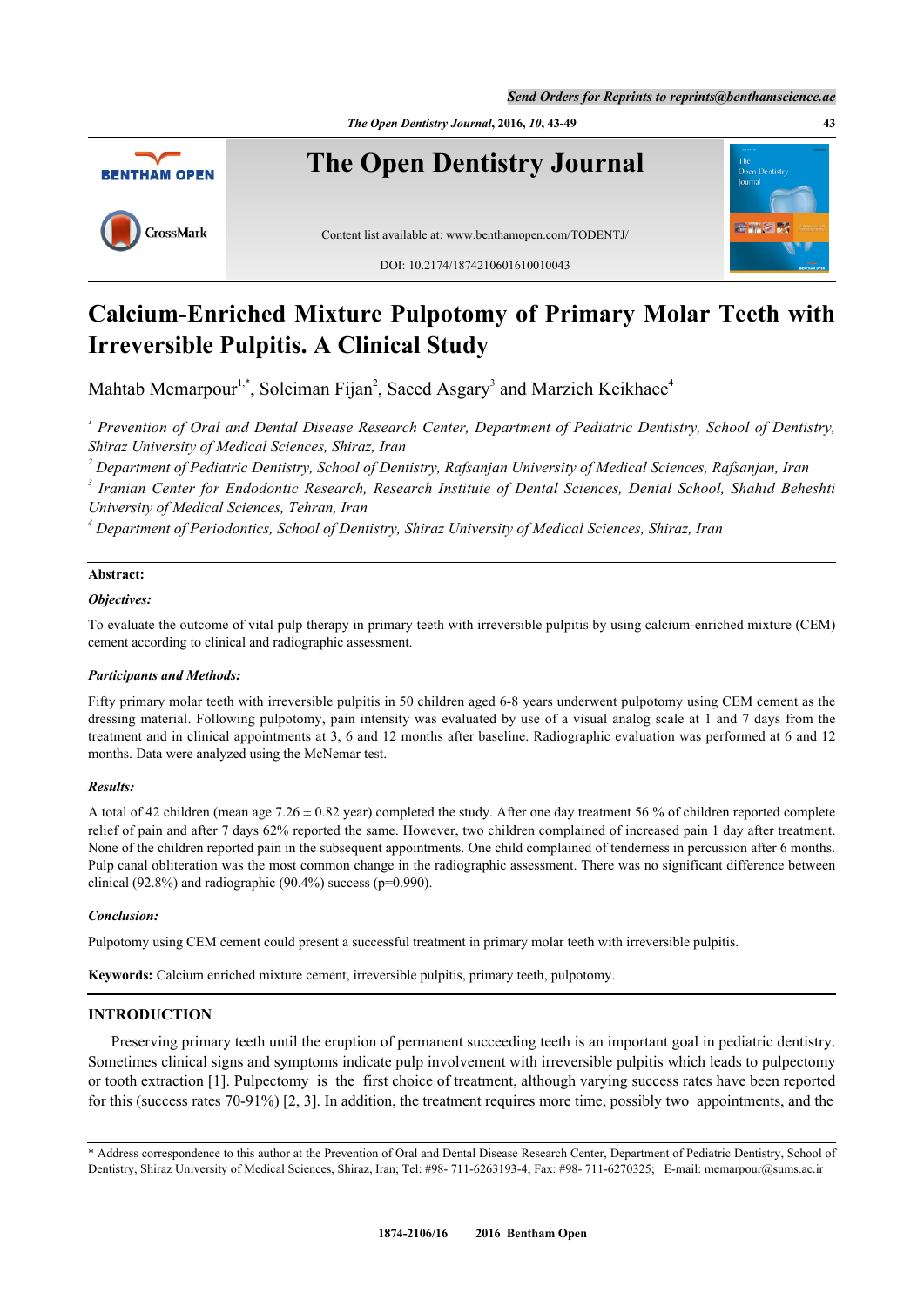#### **44** *The Open Dentistry Journal, 2016, Volume 10 Memarpour et al.*

procedure may be difficult for general dentists to perform and for young pediatric patients to tolerate.The treatment requires cooperation from the patient and it would therefore sometimes be better for young children to be hospitalized and to undergo sedation or general anesthesia for the treatment procedure. Consequently, some parents opt for extraction of the painful teeth in order to avoid the stress of the extended procedure [[1](#page-5-0)]. This preference for tooth extraction may also be related to financial restrictions [[4](#page-5-3)]. In such a situation, pulp treatment presents a substantial challenge for many dentists, meaning that treatment alternatives with new materials would be welcome.

Vital pulp treatment with materials such as mineral trioxide aggregate (MTA) are explored in studies on new trends in dental biomaterials [[5](#page-5-4) - [9](#page-5-5)]. The successful use of MTA has been reported for partial pulpotomy of caries-exposed immature permanent teeth [[5](#page-5-4)] and permanent teeth with irreversible pulpitits [[6\]](#page-5-6). The literature also suggests MTA as an alternative for formocresol in primary tooth pulpotomy [[7](#page-5-7) - [9](#page-5-5)].

Calcium-enriched mixture (CEM, BioniqueDent, Tehran, Iran) cement has been introduced as a new endodontic biomaterial [[10\]](#page-5-8).This water-based tooth-colored cement is a biocompatible mixture cement that releases calcium and phosphate ions to form hydroxyapatite to induce the formation of a dentinal bridge [[11\]](#page-5-9).The product is alkaline (pH > 10.5) and releases calcium hydroxide during and after setting [[10,](#page-5-8) [11\]](#page-5-9) .The clinical use of CEM cement is similar to that of MTA. As a result, the characteristics of this cement are compared with MTA in some studies, showing a shorter setting and working time for CEM as well as a lower film thickness[[10](#page-5-8)]. CEM cement also shows a superior antibacterial effect [[12\]](#page-5-10) and improved handling [[10](#page-5-8)]. Both have similar sealing ability [\[12\]](#page-5-10). The stated advantages of CEM cement and its potential effect on healing of the remaining pulp and the induction of dentinal bridge formation have led researchers to recommend use of the material in pulp treatment procedures in permanent teeth such as indirect and direct pulp cap, pulpotomy [\[13](#page-5-11) - [17](#page-6-0)], and root-end fillings [[18\]](#page-6-1). One of the benefits of CEM cement is in the treatment of permanent teeth associated with irreversible pulpitis. The results of some clinical studies suggest vital pulp therapy with CEM as an alternative treatment to root canal therapy in such case with irreversible pulpitis [\[13](#page-5-11) - [17,](#page-6-0) [19\]](#page-6-2).

To date, few studies have compared CEM cement and MTA as dressing materials for direct pulp cap and pulpotomy in primary molar teeth, but the small number of papers available have concluded that these biomaterials are suitable for the treatment [\[20](#page-6-3) - [22\]](#page-6-4). However, no published clinical study has yet evaluated the use of CEM cement in pulpotomy in primary molar teeth with irreversible pulpitis. The purpose of this present clinical study was to assess the effect of CEM cement in the pulpotomy of primary molar teeth with irreversible pulpitis.

## **MATERIALS AND METHODS**

The research protocol was approved by the Human Ethics Review Committee of the Faculty of Dentistry, Shiraz University of Medical Sciences. For this 1-year clinical study, 50 patients aged 6-8 years were selected from 3 Dental Clinics in Shiraz during 2013. All of the parents were told about the study and signed the informed consent.

*Inclusion Criteria:* Clinical examination revealed extended carious lesion on the primary molar teeth surface not extending toward the root. All of the patients reported a history of pain typical of irreversible pulpitis ie; the chief complaints were of spontaneous pain lasting from a few seconds to several hours in the days before consultation. This radiating pain was exacerbated by hot and cold fluids and required analgesia for pain relief. The pain did not abate following tooth brushing or flossing. All of the parents were willing to join the study. All teeth were believed vital and the vitality of all the subjected molar teeth was checked by the operator during the pulpotomy procedure through visual inspection of pulpal hemorrhage.

*Exclusion Criteria:* Patients with systemic disease or physical or mental disability, extremely poor oral hygiene, periodontal problems, signs of abscess or fistula or non-physiological tooth mobility and non-restorable teeth were excluded from the study. Teeth with external or internal root canal resorption, or root canal calcification in pretreatment radiographs were also excluded [\[13](#page-5-11), [14](#page-5-12)]. Teeth where hemostasis could not be achieved were excluded.

*Pulpotomy Procedure:* The treatment procedure was performed as described for permanent teeth with irreversible pulpitis. After obtaining adequate local anesthesia with 2% lidocaine and 1/80,000 epinephrine (Darou Pakhsh, Tehran, Iran), the surface of the tooth was rinsed with normal saline and cleaned by swab wetted by a 0.2% chlorhexidine oral rinse (Shahre Daru, Tehran, Iran). Pulpotomy procedures were then performed with rubber dam or cotton roll isolation following complete removal of caries using fissure diamond burs (830l/012, Dia Tessin, Vanetti, Gordevio, Switzerland) and round stainless-steel burs. Pulpotomy was performed with a sterile round diamond bur (801/014, Dia Tessin, Vanetti, Gordevio, Switzerland) on a high-speed headpiece with copious water to remove all of the inflamed pulpal tissue. Following pulp amputation, the pulp chamber was irrigated using normal saline as well as cotton pellets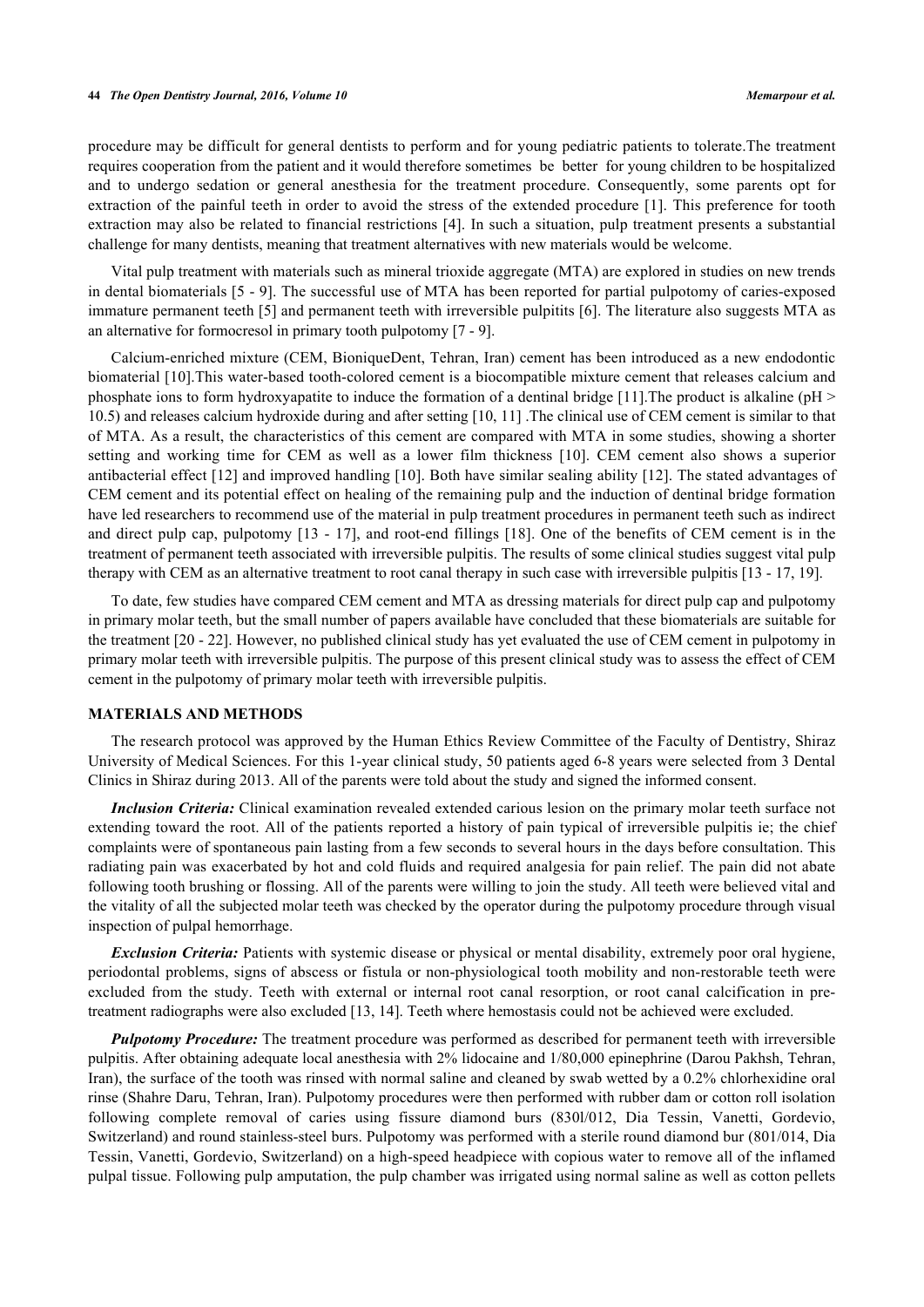wetted with normal saline for 5 minutes until homeostasis was obtained. Teeth where hemostasis could not be achieved were excluded.

The CEM powder and liquid was mixed according to the manufacturer's instruction and a base of approximately 2 mm of CEM cement (BioniqueDent, Tehran, Iran) was placed over the amputation site. A wet cotton pellet was used for adaption of the cement to the tooth walls. Then a further wet cotton pellet was placed over the cement and the teeth were temporarily sealed with zinc phosphate cement. After 1 week the patient was recalled for final restoration of the tooth with amalgam or a stainless steel crown. Prior to tooth restoration, the operator checked that the patient had no pain or clinical problems (ie; tenderness to percussion, swelling, fistula or mobility due to disease). A recall program was arranged for all patients and all of the teeth were evaluated clinically and radiographically. All of the procedures were performed by one operator.

<span id="page-2-0"></span>

**Fig. (1).** Flow diagram of study participants and distributions of post operative pain intensity during follow up appointments.

*Clinical Assessment:* Pain assessment was performed using a visual analog scale (VAS) of faces with a rating of between 0-5, at 24 hours from treatment, and again at 7 days and 3, 6 and 12 months after treatment. Clinical success was also reviewed at 7 days and 3, 6 and 12 months after treatment. The teeth were tested for tenderness to percussion, soft tissue redness, dental swelling, abscess and fistula indicating any extension of inflammation toward the root canals [\[13](#page-5-11), [14](#page-5-12)]. The parents were supplied with a telephone number so that they could inform the dentist of any problems.

*Radiographic Assessment:* No internal or external root resorption, no loss of lamina dura integrity, no periodontal ligament widening, and no alveolar bone resorption in the periapical region were considered indicative of successful treatment. Presence of radiolucency scored as follows:  $0$  - no radiolucency; 1 - radiolucency between  $\frac{1}{4}$  of furcation to periapical areas; 2 - radiolucency between  $\frac{1}{4}$  to  $\frac{1}{2}$  of furcation to periapical areas; 3 - radiolucency more than  $\frac{1}{2}$  of furcation to periapical areas. Teeth with a score of 0 and 1 in which teeth underwent physiologically normal root resorption as well as pulp canal obliteration were considered indicative of successful treatment.

The clinical and radiographic assessments were all performed by the same two calibrated dentists, who calibrated their judgments through the examination of 10 patients. Where there initial was disagreement, consensus evaluations were performed by the two examiners. Data were described using frequency (percentage), mean and standard deviation of each criterion. Also, the McNemar test was used to assess the differences between clinical and radiographic findings after 12 months.

## **RESULTS**

A total of 50 children with the mean age of 7.26 **±** 0.82 years met the inclusion criteria. After one day of treatment, 2 of the 50 patients reported increased pain at the first follow-up appointment. The treatment was deemed to have failed for these patients, so the teeth were then treated by pulpectomy and they were excluded from further study. The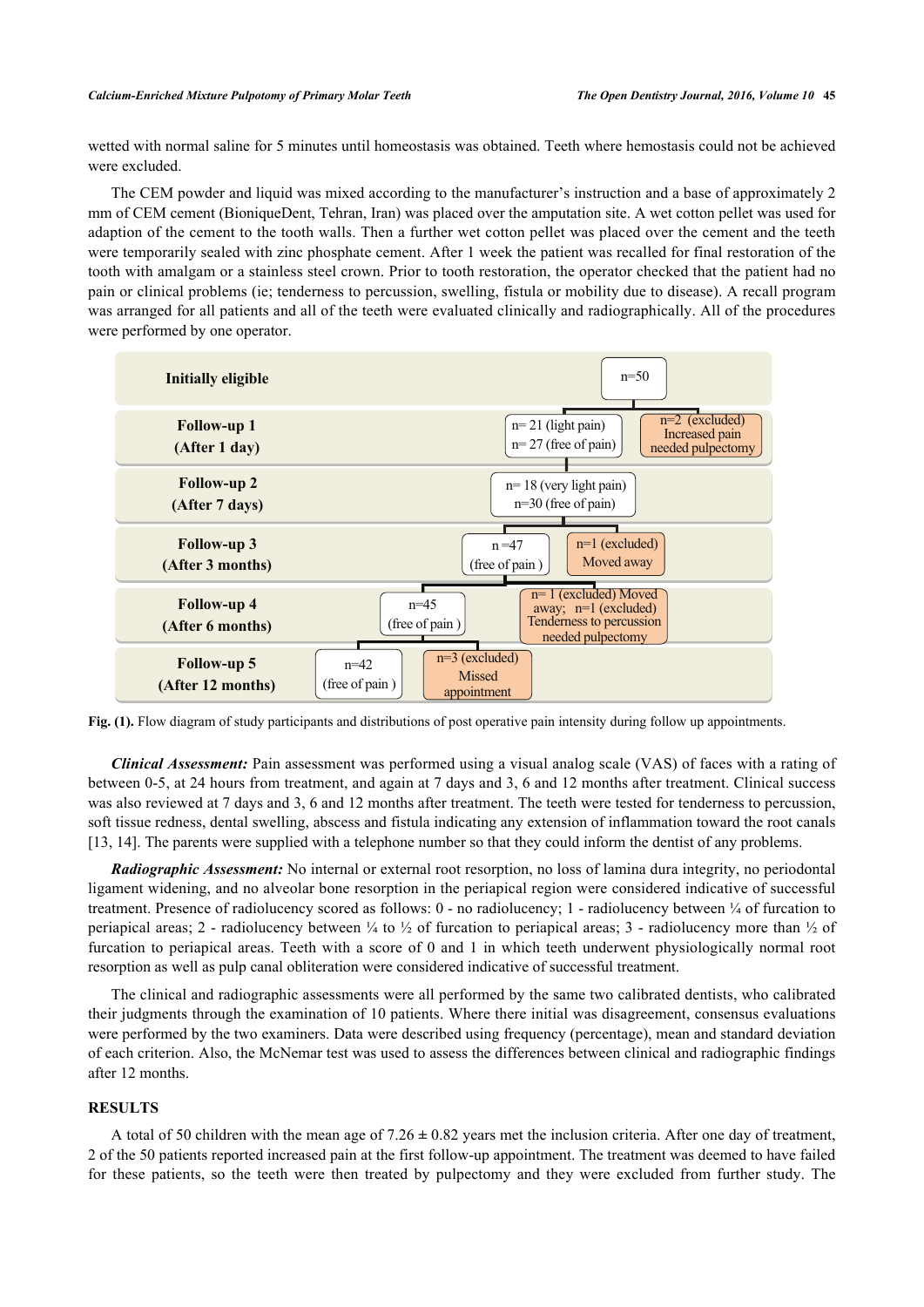remaining 48 children were recalled for further follow-up at 7 days, 3, 6 and 12 months. In the 3-month and 6-month follow-up period, one child needed pulpectomy treatment and 2 children changed their place of residence and did not attend their follow-up appointments. At 12 months after treatment, the parents of a further 3 children dropped out of the follow-up evaluation. Therefore only 42 children (23 male and 19 female) attended the 12-month recall appointments.

At 1 day after treatment, 21 (43.7%) children reported light pain and 27 (56.3%) were free of pain. After 7 days, 18 (37.5%) children had very light pain, while 30 (62.5%) reported no pain. There were no reports of any pain in the later follow-up appointments.

At the 7-day and 3-month follow-up sessions clinical examination showed no tenderness following percussion test, no signs of soft tissue redness, swelling, dental abscess or fistula. Only 1 case (2.2%) showed redness and tenderness to percussion at 6 months after treatment (Fig. **[1](#page-2-0)**).

| <b>Follow Up Time</b> | <b>Periodontal Ligament</b><br>Widening | <b>Root Canal</b> |            |                                                         | <b>Furcation Area</b><br>Radiolucency                                  | <b>Overall Outcome</b>  |           |
|-----------------------|-----------------------------------------|-------------------|------------|---------------------------------------------------------|------------------------------------------------------------------------|-------------------------|-----------|
|                       |                                         | Internal          | External   | Pulp Canal<br><b>Resorption Resorption Obliteration</b> | Score $(0-3)$                                                          | <b>Success</b>          | Failed    |
| 6 months              | $(2.2\%)$                               | $0(0.0\%)$        | $0(0.0\%)$ | $0(0.0\%)$                                              | Score $0 = 45 (97.8\%)$<br>Score $1 = 1(2.2\%)$                        | 45<br>$(97.8\%)$        | $(2.2\%)$ |
| 12 months             | $0(0.0\%)$                              | $(2.4\%)$         | $0(0.0\%)$ | 7(16.7%)                                                | Score $0 = 38 (90.5\%)$<br>Score $1 = 1 (2.4\%)$<br>Score $2=3(7.1\%)$ | $ 38(90.4\%) 4(9.6\%) $ |           |

<span id="page-3-0"></span>**Table 1. Number and percentage of radiographic outcome after 6 and 12 months.**

<span id="page-3-1"></span>

**Fig. (2).** Postoperative periapical radiographs of second mandibular primary molar with internal root resorption in distal root canal (arrow).

Radiographic evaluation at 6 months after treatment showed 1 case (2.2%) of radiolucency at the furcation area (score 1) and 1 case (2.2%) of widened periodontal ligament. The remaining treated teeth did not show any radiographic changes. Radiographic assessment after 12 months gave the following results: 1 case (2.4%) of internal resportion, 1 case (2.4%) of radiolucency at the furcation area (score 1), 3 case (7.1%) of radiolucency at the furcation area (score 2), and 7 (16.7%) cases showed pulp canal obliteration (Table **[1](#page-3-0)**, Fig. **[2](#page-3-1)**).

Overall, successful clinical treatment was seen in 92.8 % of the teeth, with radiographic success of 90.4% where radiolucency at the furcation area (score 1) and pulp canal obliteration were not considered as failure. There was no significant difference between the clinical and radiographic assessment findings (p=0.990).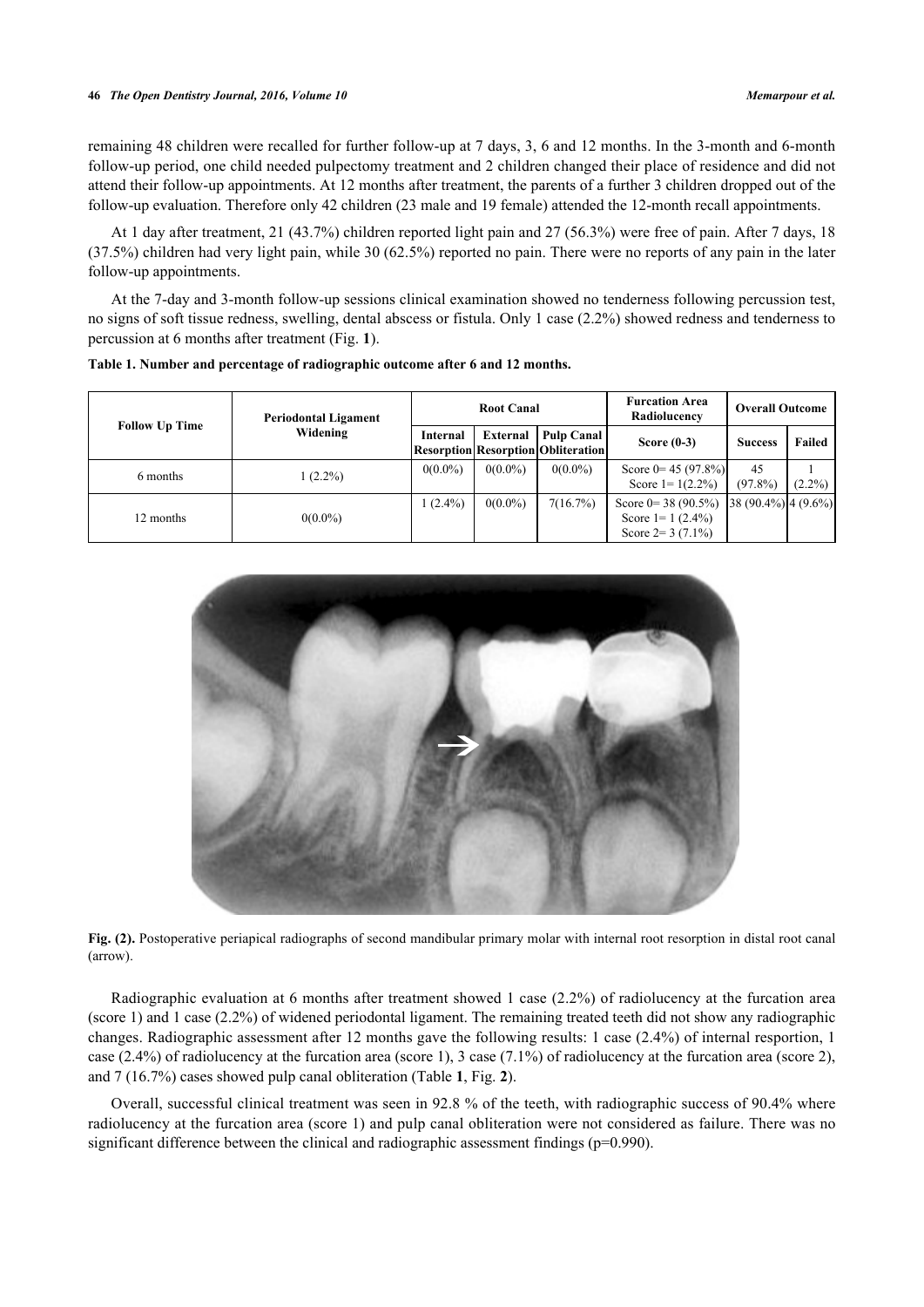## **DISCUSSION**

Vital pulp therapy is a procedure in which inflamed pulp tissue is removed and covered with a suitable biomaterial to heal the remaining pulp [\[13](#page-5-11)]. Some clinical studies into the use of MTA or CEM cement show that vital pulp therapy as an alternative treatment for permanent teeth with irreversible pulpitis [\[5](#page-5-4), [6](#page-5-6), [13](#page-5-11), [23](#page-6-5)].

Dental pain associated with irreversible pulpitis is a major factor in parents seeking dental treatment. The results of the current study showed that more than half of the patients reported no pain after 24 hours and at 7 days from treatment, while some reported very light pain through use of the VAS scale of faces; [[24\]](#page-6-6) a nonverbal reporting method used for identifying intensity of pain among young children. Our findings in relation to the reduction of pain are consistent with previous clinical studies in permanent teeth in adults[[13](#page-5-11), [17](#page-6-0), [19\]](#page-6-2). However, identification of the intensity of pain by children may be influenced by factors such as their age or previous experience of toothache of varying severity [\[24](#page-6-6)].

The present study included 2 instances of severe pain at 24 hours after treatment. This may have been due to the presence of hyperemic dental pulp in the canal irreversible inflammation that was unresponsive to the treatment. In 1 case, tooth tenderness was also observed at 6 months, indicating treatment failure. Overall, however, the clinical success rate of vital pulp therapy with CEM (92%) was almost on a par with pulpectomy outcomes in primary teeth [[2,](#page-5-1) [3\]](#page-5-2). Where no clinical findings were present the teeth were also assessed by radiography, as root canal changes may be present and asymptomatic in some cases. The radiography findings were consistent with previous studies [[15](#page-5-13)], showing a slightly lower success rate than that demonstrated in the clinical findings. Initial radiographic failure could be observed in the furcation area rather than the periapical area following pulp therapy in primary teeth; a phenomenon due to the presence of accessory canals in the floor of the primary molars [[1\]](#page-5-0). According to the findings, involvement of the furcation areas was only present in 3 cases at 12 months after treatment.

Pulp canal obliteration was the most common radiographic change at the end of the current study. This phenomenon occurs due to odontoblastic-like activity leading to narrowing of the pulp canal in radiographic assessment. However, this finding is not considered a pathological failure as the canal pulp may be still vital and the pulp therapy may be considered a success in the absence of clinical symptoms in the teeth [[25,](#page-6-7) [26\]](#page-6-8).

Dental pulp response to pulpotomy with CEM cement and MTA in permanent non-carious and non inflamed teeth was assessed by Nosrat *et al.* [\[27\]](#page-6-9). Their histological study showed CEM cement is a biocompatible material with hard tissue (hydroxyapatite) induction potential and sealing ability. Other studies have shown that high pulpal connective tissue in caries-exposed teeth with signs of irreversible pulpitis can be healed where stem cells are present in the dental pulp and there is sufficient circulating blood flow [[6,](#page-5-6) [13](#page-5-11)]. The other properties of CEM cement, such as high alkalinity [\[10](#page-5-8)] and antibacterial effect [\[12](#page-5-10)], may also influence the results.

Vital pulp therapy using CEM offers advantages similar to MTA [\[28](#page-6-10)] such as: ease of handling, shorter treatment time and rapid cement application which are important in pediatric dentistry. Also vital pulp therapy with CEM offers an effective alternative treatment to tooth extraction in this group, given the relatively low socioeconomic status of these patients [[29\]](#page-6-11).

The main limitations of our study were the limited patient numbers and the possible influence of the young age of the children on their reporting of pain, although the VAS scale was used to mitigate against this factor. Another possible limitation is the lack of histological evaluation of pulp response to the CEM cement in primary teeth. Therefore, we would recommend histological evaluations in future studies. Further clinical studies are also required to assess the effectiveness of CEM cement in primary teeth with irreversible pulpits in the long term in comparison with pulpectomy treatment.

## **CONCLUSION**

Clinical and radiographic findings showed that primary molars with irreversible pulpitis can be successfully treated with vital pulp therapy using calcium-enriched mixture (CEM) cement.

## **TRIAL REGISTRATION**

Number IRCT201310257402N4.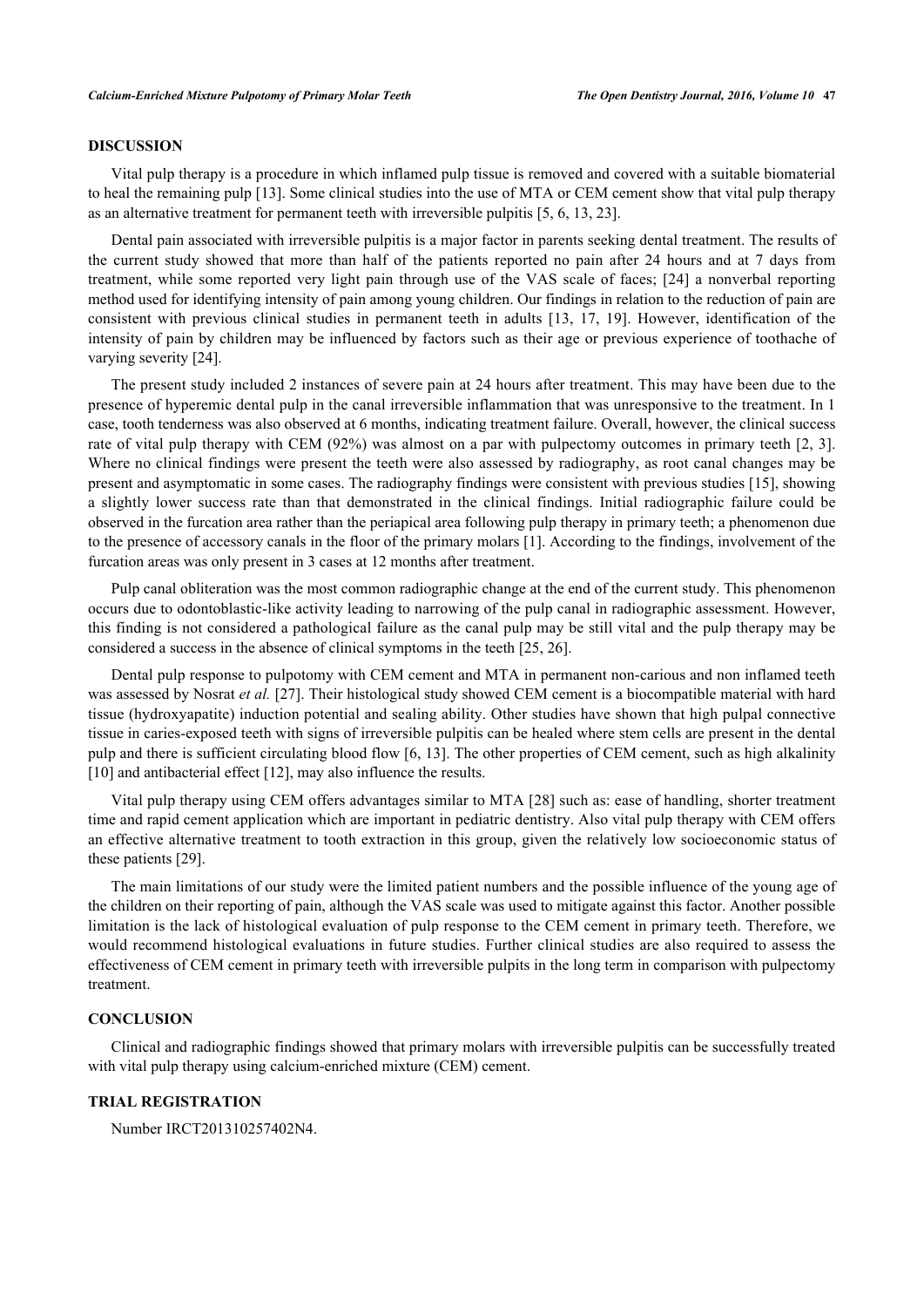# **LIST OF ABBREVIATIONS**

| <b>CEM</b> | Calcium-enriched mixture   |
|------------|----------------------------|
| MTA        | Mineral trioxide aggregate |
| <b>VAS</b> | Visual analog scale        |

## **CONFLICT OF INTEREST**

The authors confirm that this article content has no conflict of interest.

# **ACKNOWLEDGEMENTS**

The authors wish to thank the Vice-Chancellory of Research of Shiraz University of Medical Science, Shiraz, Iran, for supporting this research (Grant No # 92-5752). The authors also thank Dr. M. Vossoughi of the Dental Research Development Center in Shiraz Dental School for the statistical analysis. The authors thank S. Griffin-Mason (AuthorAID in the Eastern Mediterranean) for help with the English in the manuscript.

#### **REFERENCES**

- <span id="page-5-0"></span>[1] Smaïl-Faugeron V, Courson F, Durieux P, Muller-Bolla M, Glenny AM, Fron Chabouis H. Pulp treatment for extensive decay in primary teeth. Cochrane Database Syst Rev 2014; 8(8): CD003220. [PMID: [25099759\]](http://www.ncbi.nlm.nih.gov/pubmed/25099759)
- <span id="page-5-1"></span>[2] Tannure PN, Azevedo CP, Barcelos R, Gleiser R, Primo LG. Long-term outcomes of primary tooth pulpectomy with and without smear layer removal: a randomized split-mouth clinical trial. Pediatr Dent 2011; 33(4): 316-20. [PMID: [21902998\]](http://www.ncbi.nlm.nih.gov/pubmed/21902998)
- <span id="page-5-2"></span>[3] Barcelos R, Tannure PN, Gleiser R, Luiz RR, Primo LG. The influence of smear layer removal on primary tooth pulpectomy outcome: a 24 month, double-blind, randomized, and controlled clinical trial evaluation. Int J Paediatr Dent 2012; 22(5): 369-81. [\[http://dx.doi.org/10.1111/j.1365-263X.2011.01210.x](http://dx.doi.org/10.1111/j.1365-263X.2011.01210.x)] [PMID: [22221174](http://www.ncbi.nlm.nih.gov/pubmed/22221174)]
- <span id="page-5-3"></span>[4] McDougal RA, Delano EO, Caplan D, Sigurdsson A, Trope M. Success of an alternative for interim management of irreversible pulpitis. J Am Dent Assoc 2004; 135(12): 1707-12. [\[http://dx.doi.org/10.14219/jada.archive.2004.0123\]](http://dx.doi.org/10.14219/jada.archive.2004.0123) [PMID: [15646604](http://www.ncbi.nlm.nih.gov/pubmed/15646604)]
- <span id="page-5-4"></span>[5] Barrieshi-Nusair KM, Qudeimat MA. A prospective clinical study of mineral trioxide aggregate for partial pulpotomy in cariously exposed permanent teeth. J Endod 2006; 32(8): 731-5. [\[http://dx.doi.org/10.1016/j.joen.2005.12.008\]](http://dx.doi.org/10.1016/j.joen.2005.12.008) [PMID: [16861071](http://www.ncbi.nlm.nih.gov/pubmed/16861071)]
- <span id="page-5-6"></span>[6] Eghbal MJ, Asgary S, Baglue RA, Parirokh M, Ghoddusi J. MTA pulpotomy of human permanent molars with irreversible pulpitis. Aust Endod J 2009; 35(1): 4-8.
	- [\[http://dx.doi.org/10.1111/j.1747-4477.2009.00166.x\]](http://dx.doi.org/10.1111/j.1747-4477.2009.00166.x) [PMID: [19335509](http://www.ncbi.nlm.nih.gov/pubmed/19335509)]
- <span id="page-5-7"></span>[7] Holan G, Eidelman E, Fuks AB. Long-term evaluation of pulpotomy in primary molars using mineral trioxide aggregate or formocresol. Pediatr Dent 2005; 27(2): 129-36. [PMID: [15926290\]](http://www.ncbi.nlm.nih.gov/pubmed/15926290)
- [8] Noorollahian H. Comparison of mineral trioxide aggregate and formocresol as pulp medicaments for pulpotomies in primary molars. Br Dent J 2008; 204(11): E20.
	- [\[http://dx.doi.org/10.1038/sj.bdj.2008.319](http://dx.doi.org/10.1038/sj.bdj.2008.319)] [PMID: [18425074\]](http://www.ncbi.nlm.nih.gov/pubmed/18425074)
- <span id="page-5-5"></span>[9] Simancas-Pallares MA, Díaz-Caballero AJ, Luna-Ricardo LM. Mineral trioxide aggregate in primary teeth pulpotomy. A systematic literature review. Med Oral Patol Oral Cir Bucal 2010; 1(15): e 942-6.
- <span id="page-5-8"></span>[10] Asgary S, Shahabi S, Jafarzadeh T, Amini S, Kheirieh S. The properties of a new endodontic material. J Endod 2008; 34(8): 990-3. [\[http://dx.doi.org/10.1016/j.joen.2008.05.006\]](http://dx.doi.org/10.1016/j.joen.2008.05.006) [PMID: [18634932](http://www.ncbi.nlm.nih.gov/pubmed/18634932)]
- <span id="page-5-9"></span>[11] Amini Ghazvini S, Abdo Tabrizi M, Kobarfard F, Akbarzadeh Baghban A, Asgary S. Ion release and pH of a new endodontic cement, MTA and Portland cement. Iran Endod J 2009; 4(2): 74-8. [PMID: [23940490\]](http://www.ncbi.nlm.nih.gov/pubmed/23940490)
- <span id="page-5-10"></span>[12] Asgary S, Kamrani FA. Antibacterial effects of five different root canal sealing materials. J Oral Sci 2008; 50(4): 469-74. [\[http://dx.doi.org/10.2334/josnusd.50.469](http://dx.doi.org/10.2334/josnusd.50.469)] [PMID: [19106476\]](http://www.ncbi.nlm.nih.gov/pubmed/19106476)
- <span id="page-5-11"></span>[13] Asgary S, Eghbal MJ. Treatment outcomes of pulpotomy in permanent molars with irreversible pulpitis using biomaterials: a multi-center randomized controlled trial. Acta Odontol Scand 2013; 71(1): 130-6. [\[http://dx.doi.org/10.3109/00016357.2011.654251\]](http://dx.doi.org/10.3109/00016357.2011.654251) [PMID: [22339289](http://www.ncbi.nlm.nih.gov/pubmed/22339289)]
- <span id="page-5-12"></span>[14] Asgary S, Eghbal MJ, Ghoddusi J, Yazdani S. One-year results of vital pulp therapy in permanent molars with irreversible pulpitis: an ongoing multicenter, randomized, non-inferiority clinical trial. Clin Oral Investig 2013; 17(2): 431-9. [\[http://dx.doi.org/10.1007/s00784-012-0712-6\]](http://dx.doi.org/10.1007/s00784-012-0712-6) [PMID: [22431145](http://www.ncbi.nlm.nih.gov/pubmed/22431145)]
- <span id="page-5-13"></span>[15] Tabarsi B, Parirokh M, Eghbal MJ, Haghdoost AA, Torabzadeh H, Asgary S. A comparative study of dental pulp response to several